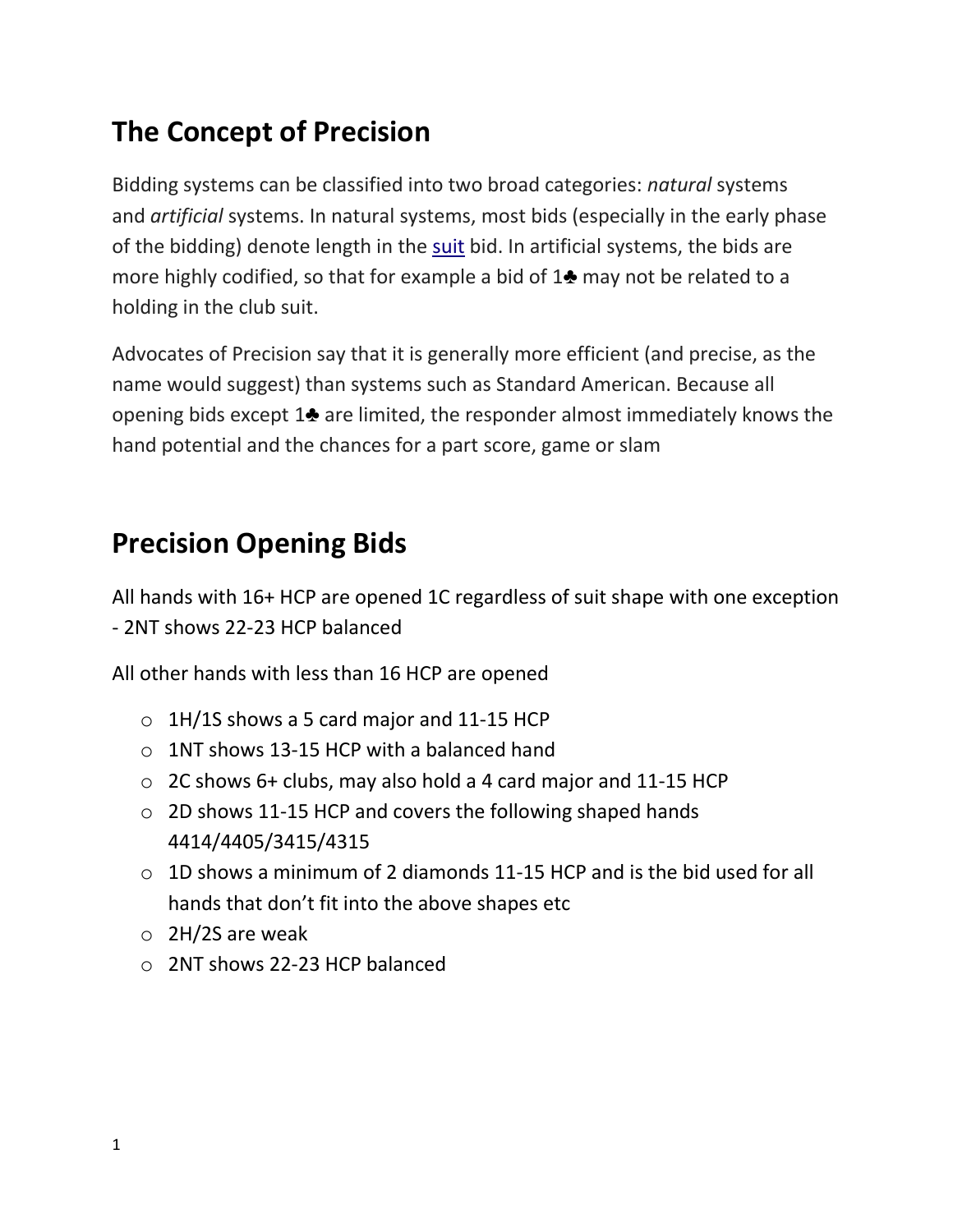# **1C Opening**

### 16+ HCP any shape

One advantage of Precision is that when partner opens 1C, you know that with a positive response (8+ HCP) you can bid game so you can bid slowly to find your fit etc.

You might be concerned that the partnership may have only 24 HCP and you are in game. Correct, but statistically, 24 HCP games make 75% of the time, so that's why most Precision systems use this formula.

### **Responses**

| $\bullet$ 1D    | shows 0-7 HCP or the impossible negative |
|-----------------|------------------------------------------|
| $\bullet$ 1H/1S | shows $8+$ HCP and $5+$ in the suit      |
| $\bullet$ 1NT   | shows 8-10 HCP balanced                  |
| $\bullet$ 2C/2D | shows $8+$ HCP and $5+$ in the suit      |
| $\bullet$ 2H/SS | shows 4-7 HCP and a 6 card suit          |
| $\bullet$ 2NT   | shows 11-12 balanced or 16+ balanced     |
| • 3 of any suit | shows 4-7 HCP and a seven card suit      |
| $\bullet$ 3NT   | shows 13-14 HCP balanced                 |

Note that all positive responses are entirely natural. NT bids always show balanced hands and suit bids always show at least 5 cards.

There can be a problem with 8+ HCP and any 4441 shape as all suit bids show 5+ cards and NT responses deny a singleton. The solution for this "impossible" hand is the "impossible negative". We bid 1D and jump in the singleton on the following round.

Some Precision systems use what are termed Alpha Beta Gamma asking bids etc, i.e. they respond artificially bidding say one heart when they hold 5 spades. This allows the one club opener to bid partners actual suit to find out the length and honours held ("trump ask"), and right side the contract. You can also initiate a trump ask by agreeing suit at the lowest level.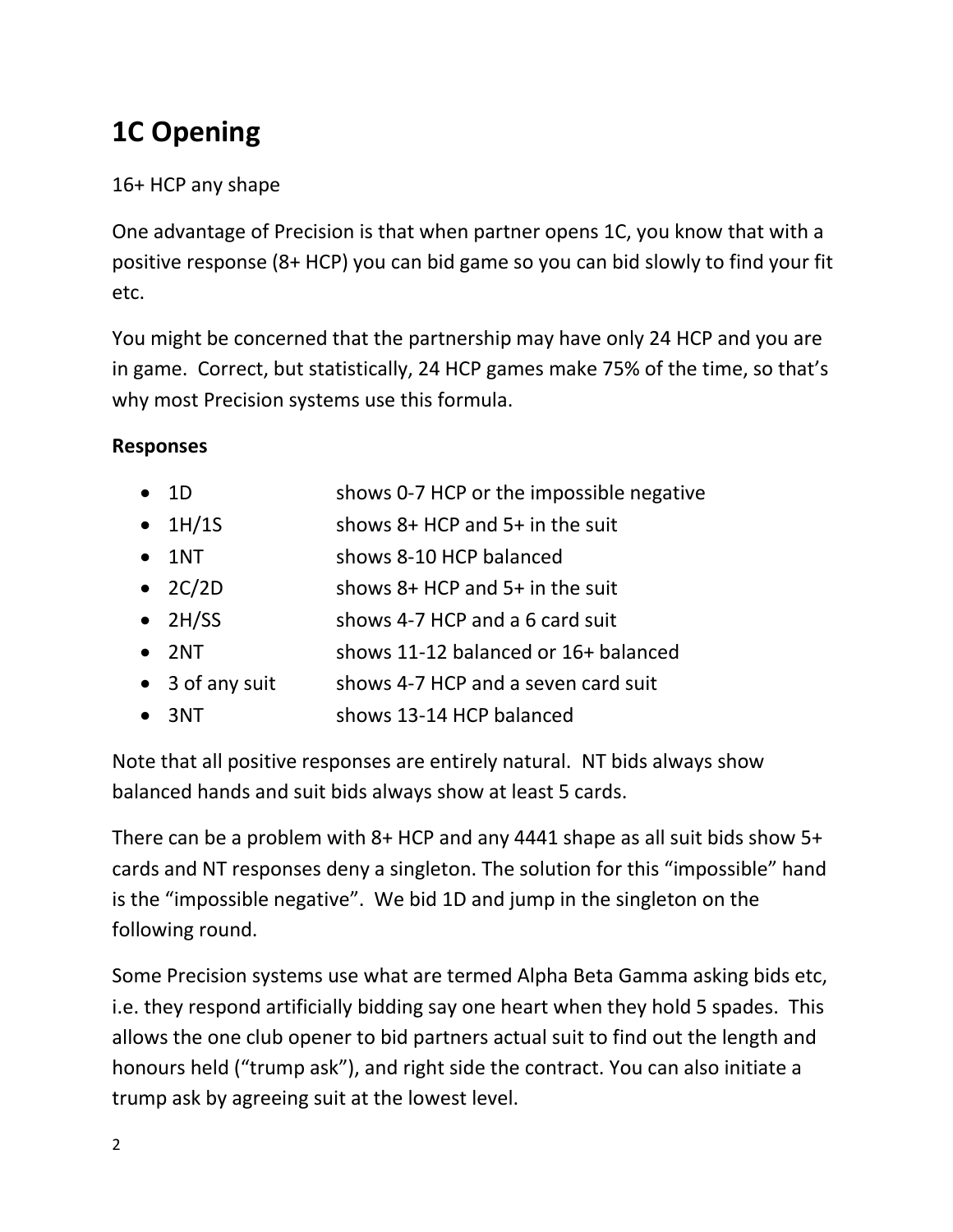#### **Opener's rebid after partner responds 1D**

- 1NT shows 16-18 HCP
- 2NT shows 19-21 HCP
- 3NT shows 24-26 HCP
- 1H/1S/2C/2D are natural and non-forcing.
- A jump rebid in any suit is strong and responder should bid game if holding a trick

### **Opener's rebid after partner responds positively**

Partner and you can now find your best game fit by bidding slowly. Should responder have responded 1NT, 2NT or 3NT then 2C, 3C or 4C respectively by opener are **Stayman** bids.

### **1H/1S Opening**

11-15 HCP with 5+ Hearts or Spades

#### **Responses**

You can tailor your responses how you see fit. There is no need to raise with 6 HCP and a fit as you know you can't have game, you can use Bergen raises, Jacoby, limit or pre-emptive raises etc. Further, you can raise partner to game with any hand and a fit where you don't think slam will be made.

### **1NT Opening**

13-15 HCP and all balanced and semi balanced shapes i.e. 4333/4432/3235 shapes. Use any responding structure you are accustomed to.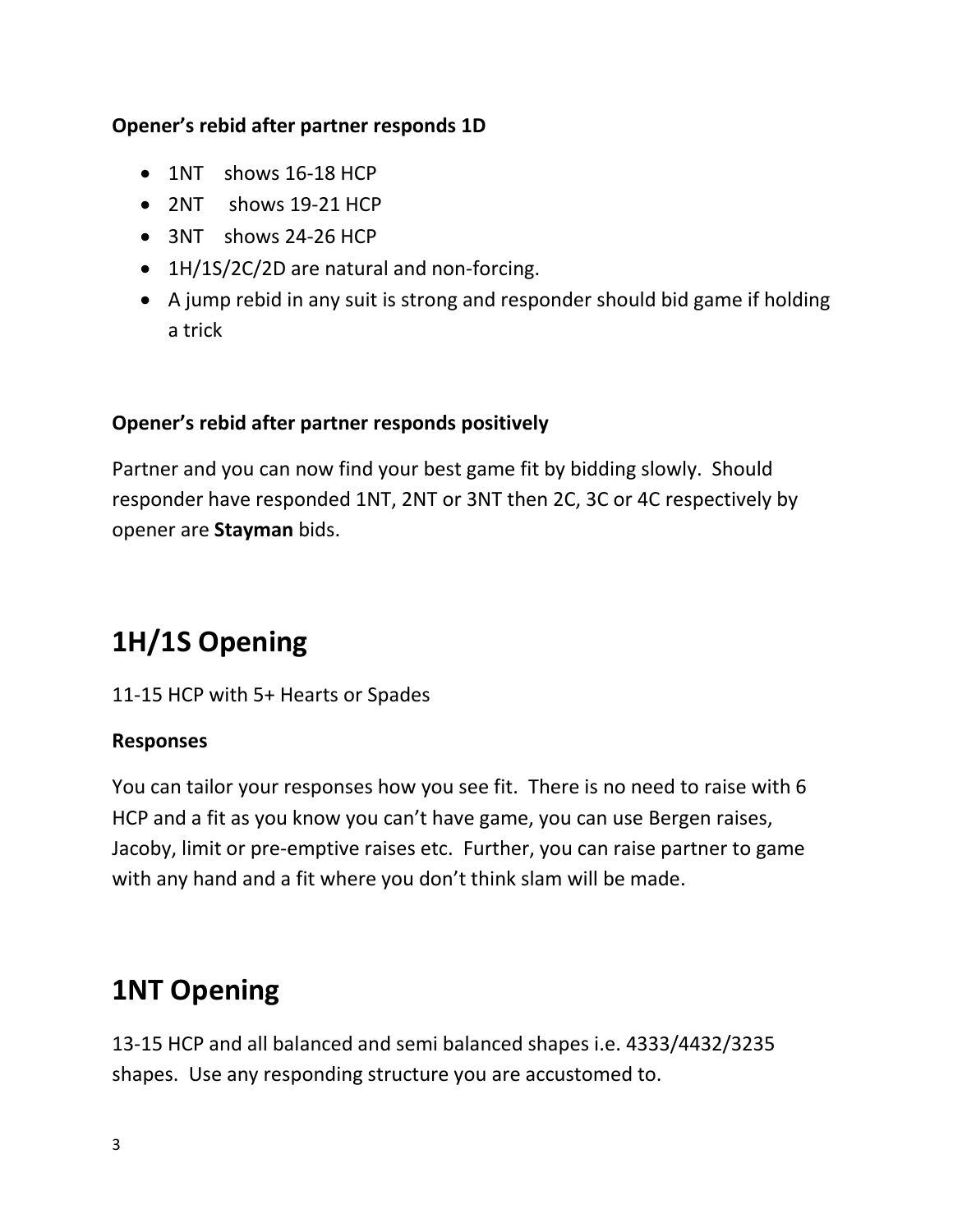## **1D Opening**

11-15 HCP promises a minimum of 2 diamonds (sort of like playing a short club in Standard American). This bid caters for hands that are not covered by any other opening bids.

#### **Responses**

Respond naturally except if you raise diamonds - remember on a bad day partner will hold only two.

Note if partner responds 1NT over your one level response then they are balanced or semi balanced and 11-12 HCP. Similarly, should you respond 2C then a 2NT rebid from them still shows 11-12 balanced.

### **2C Opening**

2C shows 6+clubs, 11-15 HCP and may also hold a four card suit.

### **Responses**

2D asks for a further description.

### **Replies**

- 3C shows 6+clubs 11-13 no other suit
- 2NT shows 6+ clubs 14-15 no other suit
- 2H shows 6+ clubs 11-13 and 4 hearts
- 2S shows 6+ clubs 11-13 and 4 spades
- 3H shows 6+ clubs 14-15 and 4 hearts
- 3S shows 6+ clubs 14-15 and 4 spades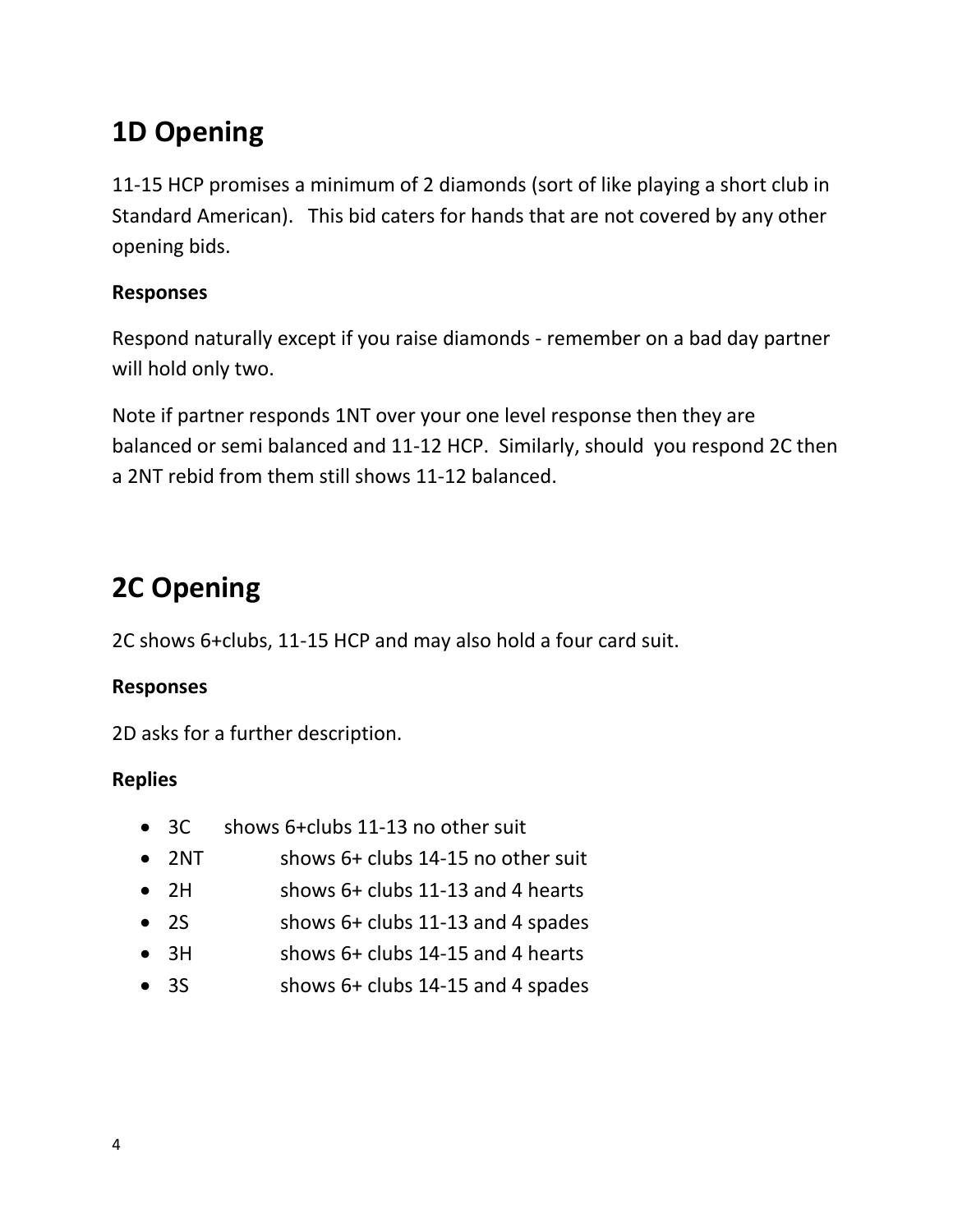## **2D Opening**

2 Diamonds shows 11-15 HCP with the following shaped hands

- 4414
- 4405
- 3415
- 4315

### **Responses**

Should you have a strong hand and wish to find the exact shape and strength of partners hand then your response is 2NT and opener responds as follows.

- $\bullet$  3C shows 11-15 and 3-4-1-5 shape
- $\bullet$  3D shows11-15 and 4-3-1-5 shape
- 3H shows 11-13 HCP and 4-4-1-4 shape
- 3S shows 14-15 HC and 4-4-1-4 shape
- 3NT shows 14-15 HCP and 4-4-1-4 shape with Diamond Ace or King
- 4C shows 11-13 HCP and 4-4-0-5 shape
- 4D shows 14-15 HCP and 4-4-0-5 shape

# **2H/2S Opening**

Weak two in Hearts or Spades showing 6-10 HCP.

Use any responding structure you are accustomed to.

# **2NT Opening**

Balanced hand 22-23 HCP. Use any responding structure you are accustomed to.